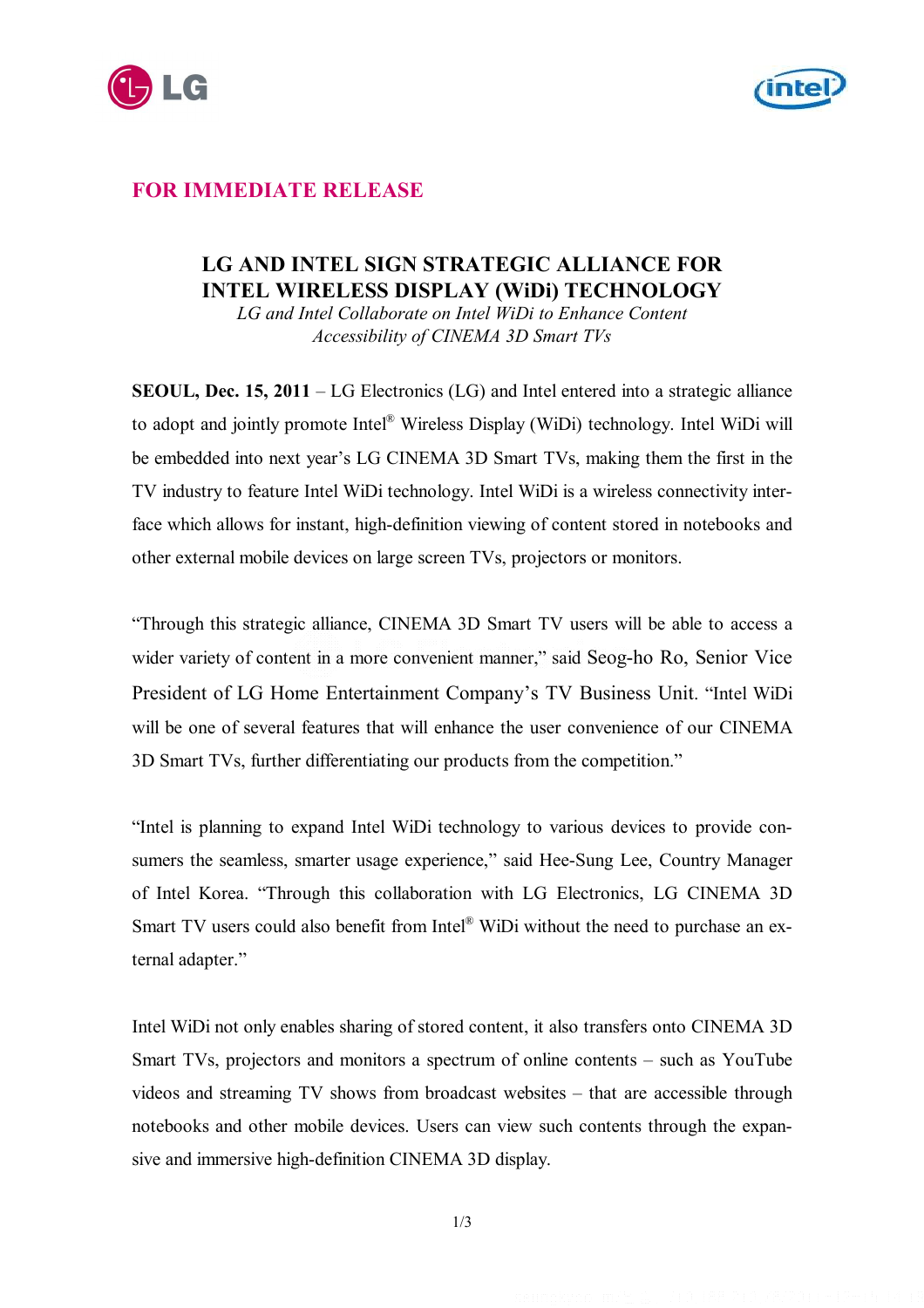



Like wired connectivity standards, such as HDMI and USB cables, Intel WiDi does not require an active wireless internet or WiFi connection to transfer content between external mobile devices and CINEMA 3D Smart TVs. Intel WiDi establishes a direct connection between the WiFi chips embedded in the external mobile devices and the CINEMA 3D Smart TVs.

Furthermore, Intel WiDi does not tie down the mobile device during real-time content sharing. Users may perform other tasks on their notebooks and tablet PCs while simultaneously streaming content to a CINEMA 3D Smart TV, projector or monitor.

LG and Intel would undertake co-marketing activities and Intel WiDi-enabled LG CINEMA 3D products will be on display at the Consumer Electronics Show (CES) next month in Las Vegas.

# # #

#### **About LG Electronics, Inc.**

LG Electronics, Inc. (KSE: 066570.KS) is a global leader and technology innovator in consumer electronics, mobile communications and home appliances, employing more than 93,000 people working in over 120 operations around the world. With 2010 global sales of KRW 55.8 trillion (USD 48.2 billion), LG comprises four business units – Home Entertainment, Mobile Communications, Home Appliance, and Air Conditioning & Energy Solutions. LG is one of the world's leading producers of flat panel TVs, mobile devices, air conditioners, washing machines and refrigerators. For more information, please visit www.LGnewsroom.com.

#### **About LG Electronics Home Entertainment Company**

The LG Electronics Home Entertainment Company is a top global player in flat panel displays, audio players, video products, monitors, commercial displays and security systems for the consumer and commercial markets. LG's product areas include LCD and plasma televisions, LED LCD monitors, home theater systems, Blu-ray Disc™ players, audio components, video players and plasma display panels. While focusing on creating feature-rich devices, the company is also pursuing stylish designs and pushing technological boundaries to improve the home entertainment experience. LG HE company is also a leader in providing commercial (or B2B) products such as digital signage, video conference system and IP security cameras.

### **About Intel**

Intel (NASDAQ: INTC) is a world leader in computing innovation. The company designs and builds the essential technologies that serve as the foundation for the world's computing devices. Additional information about Intel is available at newsroom.intel.com and blogs.intel.com.

Copyright<sup>©</sup> 2011 Intel Corporation. All rights reserved. Intel® is trademarks of Intel Corporation in the U.S. and/or